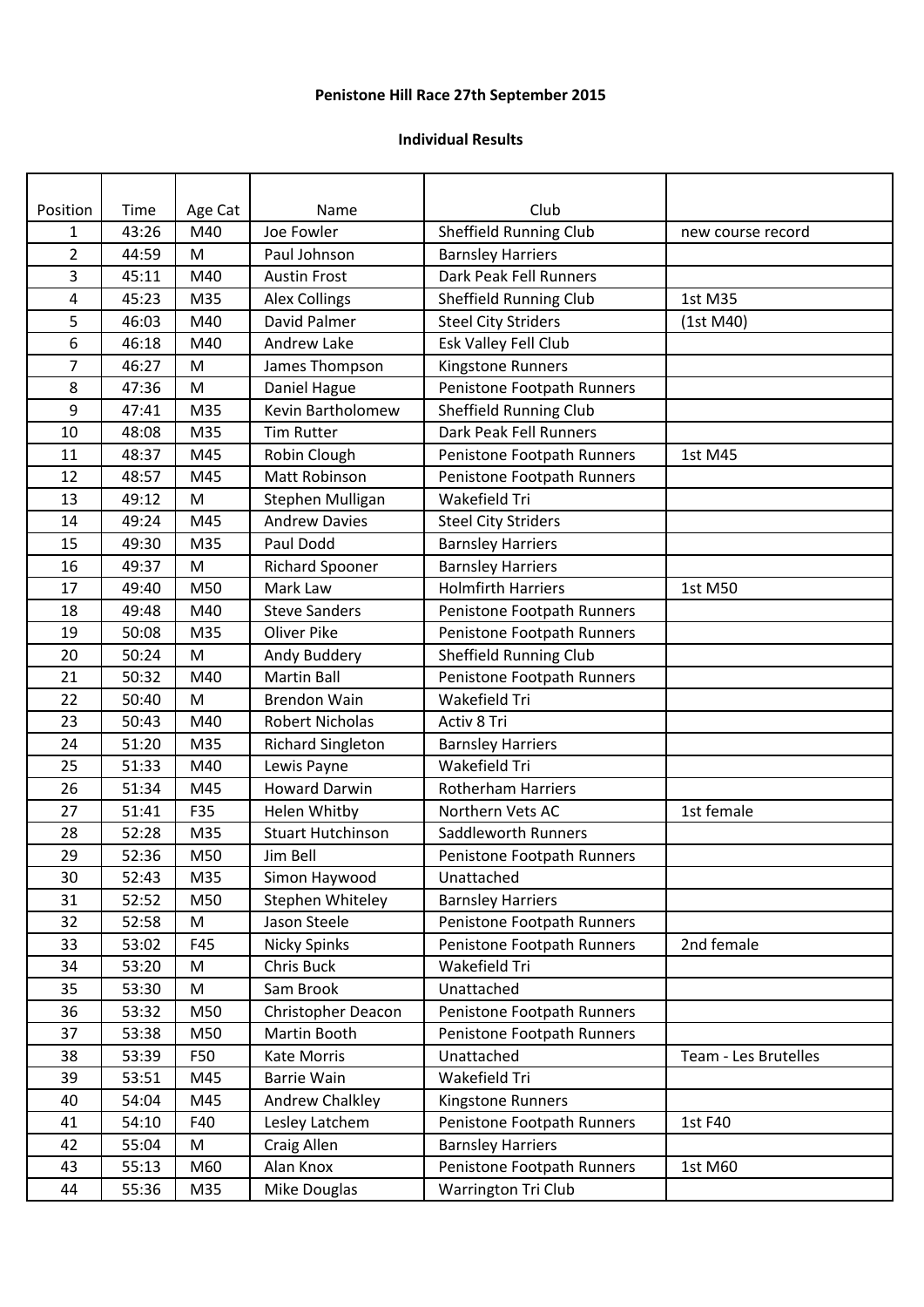| Position | Time    | Age Cat     | Name                      | Club                         |                           |
|----------|---------|-------------|---------------------------|------------------------------|---------------------------|
| 45       | 55:48   | M55         | Wayne Parkinson           | Penistone Footpath Runners   | 1st M55                   |
| 46       | 55:54   | M35         | <b>Scott Dawson</b>       | Unattached                   |                           |
| 47       | 56:00   | M35         | <b>Richard Lodge</b>      | Unattached                   |                           |
| 47       | 56:00   | M35         | <b>Anthony Bissell</b>    | <b>Barnsley Harriers</b>     |                           |
| 49       | 56:05   | M           | <b>Neil Fox</b>           | <b>Barnsley Harriers</b>     |                           |
| 50       | 56:12   | M40         | <b>Mark Yates</b>         | Kingstone Runners            |                           |
| 51       | 56:28   | M40         | <b>Colin Pink</b>         | Wakefield Tri                |                           |
| 52       | 56:30   | ${\sf M}$   | <b>Gary Briscoe</b>       | Penistone Footpath Runners   |                           |
| 53       | 56:36   | M70         | Jeffrey Norman            | Altrincham & Dristrict AC    | 1st M70                   |
| 54       | 56:44   | M45         | Gary Dean                 | Penistone Footpath Runners   |                           |
| 55       | 57:00   | M40         | Chris Charlesworth        | Penistone Footpath Runners   |                           |
| 56       | 57:23   | F40         | Victoria Chico            | Unattached                   | Team - Les Brutelles      |
| 57       | 57:26   | M55         | Kenny Turner              | Dark Peak Fell Runners       |                           |
| 58       | 57:34   | M50         | <b>Steve Dickinson</b>    | Penistone Footpath Runners   |                           |
| 59       | 57:55   | M45         | Phil Howson               | <b>Steel City Striders</b>   |                           |
| 60       | 58:09   | F50         | Julia Johnson             | Penistone Footpath Runners   | 1st F50                   |
| 61       | 58:20   | M55         | <b>Brent Lindsay</b>      | Penistone Footpath Runners   |                           |
| 62       | 58:26   | F           | <b>Rachel Fox</b>         | Penistone Footpath Runners   |                           |
| 63       | 58:53   | F40         | Sarah Jones-Morris        | Penistone Footpath Runners   |                           |
| 64       | 59:39   | M45         | Guy Leech                 | <b>Ackworth Road Runners</b> |                           |
| 65       | 59:48   | M40         | Mark Bray                 | Kingstone Runners            |                           |
| 66       | 59:50   | M45         | <b>Shaun Swallow</b>      | <b>Barnsley Harriers</b>     |                           |
| 67       | 59:51   | F           | Katie Roberts             | <b>Barnsley Harriers</b>     |                           |
| 67       | 59:51   | M50         | <b>Robert Davies</b>      | Kingstone Runners            |                           |
| 69       | 59:53   | M45         | <b>Eric Feek</b>          | Unattached                   | Team - Sporting Penistone |
| 70       | 59:54   | M45         | Craig Smith               | Unattached                   |                           |
| 71       | 1:00:00 | $\mathsf F$ | Charlotte Jenkinson       | Unattached                   | Team - Les Brutelles      |
| 72       | 1:00:01 | F           | <b>Helen Auchterlonie</b> | Wakefield Tri                |                           |
| 73       | 1:00:12 | F40         | <b>Heather Parkin</b>     | Penistone Footpath Runners   |                           |
| 74       | 1:00:30 | M60         | <b>Graham Hague</b>       | <b>Steel City Striders</b>   |                           |
| 75       | 1:00:48 | M60         | Kelvin Bowskill           | Penistone Footpath Runners   |                           |
| 76       | 1:01:23 | F45         | <b>Sharon Cooper</b>      | Kingstone Runners            | (1st F45)                 |
| 77       | 1:01:37 | F           | Lizzie Steele             | Unattached                   | Team - Sporting Penistone |
| 78       | 1:01:42 | F35         | Jo Bissell                | <b>Barnsley Harriers</b>     | (1st F35)                 |
| 79       | 1:02:05 | M55         | <b>Bryan Hague</b>        | Penistone Footpath Runners   |                           |
| 80       | 1:02:11 | F40         | Sally Campbell            | <b>Denby Dale Travellers</b> |                           |
| 81       | 1:02:47 | M60         | Nick Whittingham          | Penistone Footpath Runners   |                           |
| 82       | 1:02:55 | F           | Laura Gill                | Penistone Footpath Runners   |                           |
| 83       | 1:03:25 | M40         | David Lee                 | Kingstone Runners            |                           |
| 84       | 1:04:18 | F40         | Lucie Wainwright          | Unattached                   | Team - Les Brutelles      |
| 85       | 1:04:41 | M65         | Keith Gordon              | Penistone Footpath Runners   | 1st M65                   |
| 86       | 1:05:07 | M50         | John Sellers              | Penistone Footpath Runners   |                           |
| 87       | 1:05:11 | M60         | Anthony Audsley           | Dewsbury Road Runners        |                           |
| 88       | 1:05:56 | M35         | James Watson              | Unattached                   | Team - Sporting Penistone |
| 89       | 1:06:02 | M40         | Matthew Coldwell          | Penistone Footpath Runners   |                           |
| 90       | 1:06:03 | M70         | John Hewitt               | <b>Barnsley Harriers</b>     |                           |
| 91       | 1:06:13 | M50         | Alan Schofield            | <b>Barnsley Harriers</b>     |                           |
| 92       | 1:06:21 | M60         | Stuart Woodhead           | Penistone Footpath Runners   |                           |